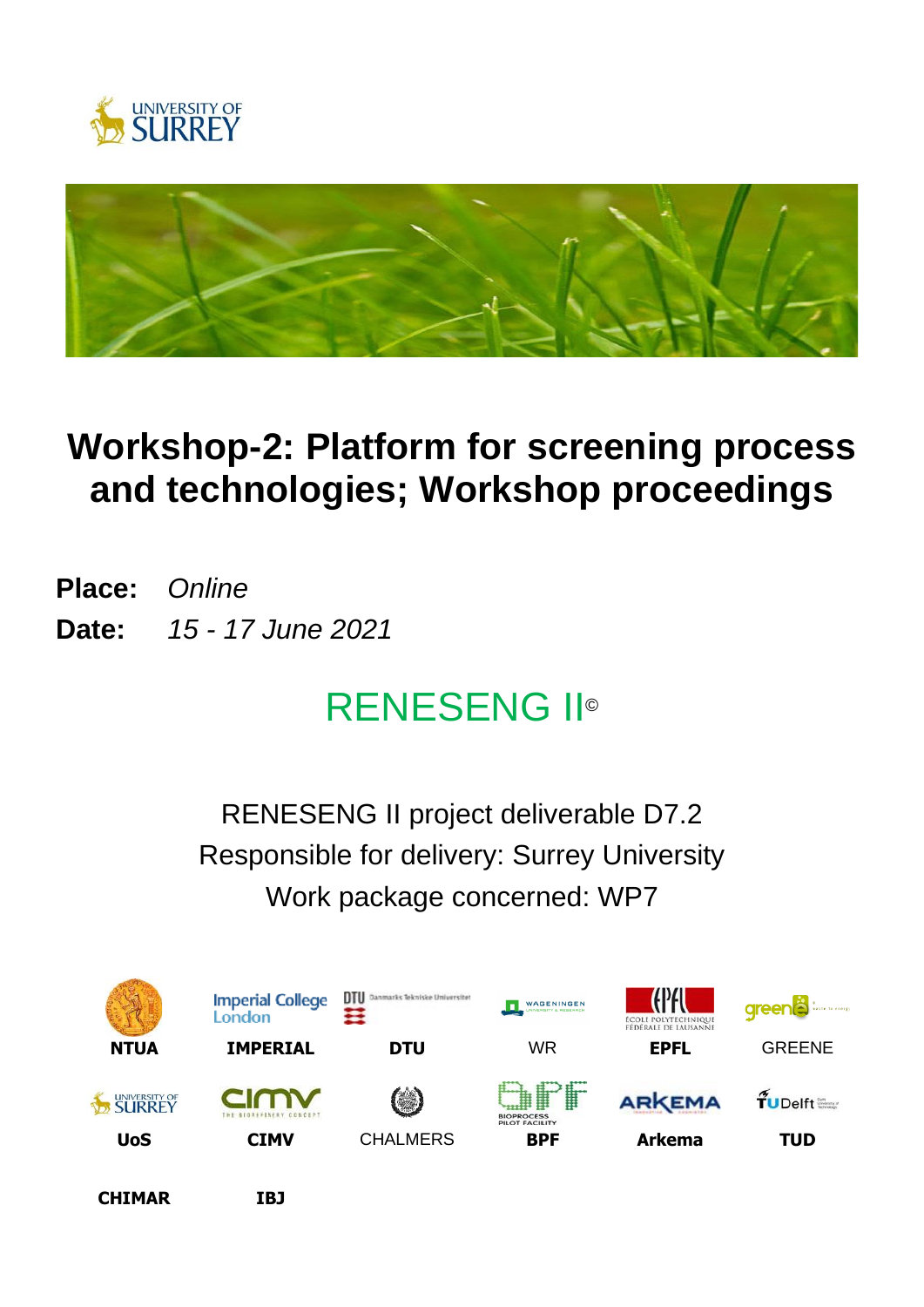# **1 Introduction**

On the 15-17 June 2021 the second workshop was organized within the RENESENG II project framework aiming at reviewing platform for screening process and technologies. The workshop was organised by the project consortium member DTU, it was co-sponsored by KT consortium and delivered online as a part of KT consortium Annual Meeting. This workshop is part of a series of training activities to form system engineers expected to have a high impact in the design of the new, complex biorefinery industry.

The attendees from within the RENESENG project were from NTUA represented by Prof. A. Kokossis, Aikaterini Mountraki and Paraskevi Karka, from the University of Surrey represented by Prof F Cecelja, from ALMAGREEN represented by Enrique Montiel, from Bio2Oil represented by Prof. Ib Johannsen, from ARKEMA represented by Dr. Mirela Tsagkari and from EPFL represented by Andreas Pateromichelakis in addition to over 80 paricipants attending the workshop with great interest in biorefining (Appendix 1).

## **2 Workshop Topics**

The workshop was organised as a three days conference covering the following topics:

- 1. Petroleum and Geoscience
- 2. Petroleum and Fluid Properties
- 3. Thermodynamics, Water and Electrolytes
- 4. Petroleum properties solids and solutions
- 5. Thermodynamics, Water and Electrolytes
- 6. CCUS and related topics

Ant the topics directly involving RENESENG II project activities Platform technologies which include:

- 7. New horizons
- 8. Process System Engineering
- 9. Bio-Process Systems Engineering
- 10. RENESENG II

For the topics directly involving RENESENG II activities and workshop, there were in total 30 scientific papers presented in the course of three days of the workshop as demonstrated in the workshop schedule in Appendix 2.

Direct RENESENG II contribution was represented by 9 presentations as per RENESENG II workshop schedule in Fig. 1:

#### **3 The Workshop Outcome**

The outcome of the workshop is measured in two ways:

- 1. The workshop proceedings: the workshop proceedings is published in the form of a KT Consortium Annual Meeting proceeding (appendix 2).
- 2. Networking: a separate 2 hrs slot was organised for networking which was attended by academic representatives on one side and most of 50 industries on the other side.

#### **4 Observation**

The engagement of workshop attendees in the programme of the workshop was remarkable: as evidence the RENESENG II session was attended by >30 participants on the top of presenters and session chairs..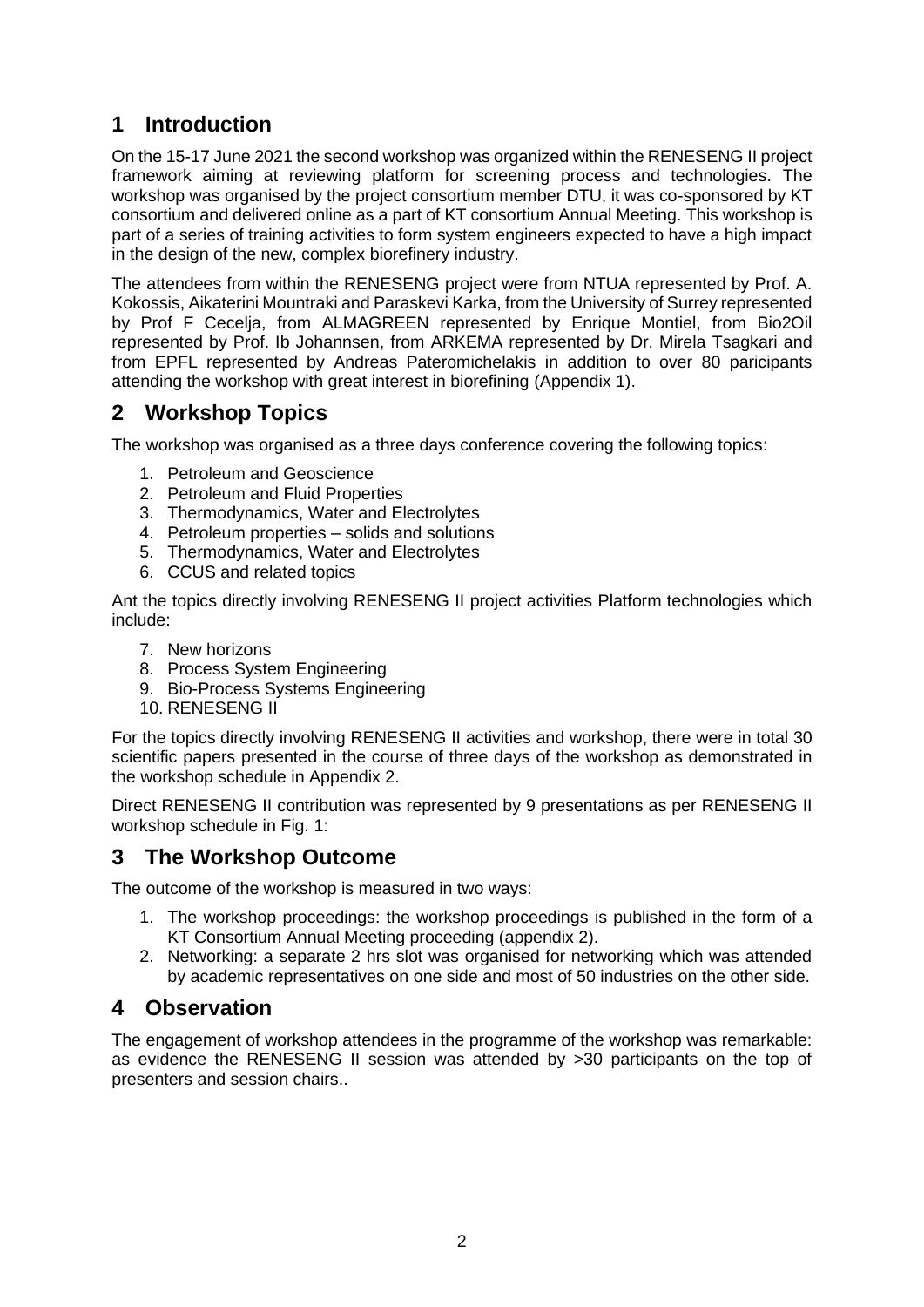# **1400-1630 RENESENG II**

# **Moderator: Prof. Antonis Kokossis**

| 1400-1410 | Introduction<br>Prof. Antonis Kokossis, National Technical University of Athens - NTUA (GR)                                                                           |
|-----------|-----------------------------------------------------------------------------------------------------------------------------------------------------------------------|
| 1410-1430 | Ex-ante LCA and advanced data-driven modelling in selecting feedstocks and<br>products<br>Postdoc Paraskevi Karka, Chalmers University of Technology (SE) & NTUA (GR) |
| 1430-1450 | Gasification-FT-fermentation for the production of waxes and methane from syngas:<br>ALMAGREEN, R&D Project manager Enrique Montiel, Greene Waste to Energy (ES)      |
| 1450-1510 | Process developments in scaling-up and scaling-down hydrothermal liquefaction<br>Assoc. Prof. Ib Johannsen, Bio2Oil (DK) & Aarhus University (DK)                     |
| 1510-1530 | Early-stage capital cost estimation of biorefineries at low TRLs<br>Dr. Mirela Tsagkari, NTUA (GR), Dr. Jean-Luc Dubois, ARKEMA (FR)                                  |
| 1530-1550 | Systems integration for the holistic design of lignocellulosic biorefineries<br>Postdoc Aikaterini Mountraki, NTUA (GR) & CIMV (FR)                                   |
| 1550-1610 | Integration of CAPE models and data for the domain of biorefining: Inter-CAPE<br>model ontology design<br>Postdoc Linsey Koo, University of Surrey (UK)               |
| 1610-1630 | The use of GVL for the holistic utilization of biomass<br>PhD Andreas Pateromichelakis, École Polytechnique Fédérale de Lausanne (CH)                                 |
| 1630-1650 | A semantic repository for classification and characterisation of organic waste<br>Dr. Edlira Kalemi, University of Surrey (UK)                                        |
|           |                                                                                                                                                                       |

**Figure 1 RENESENG II workshop programme**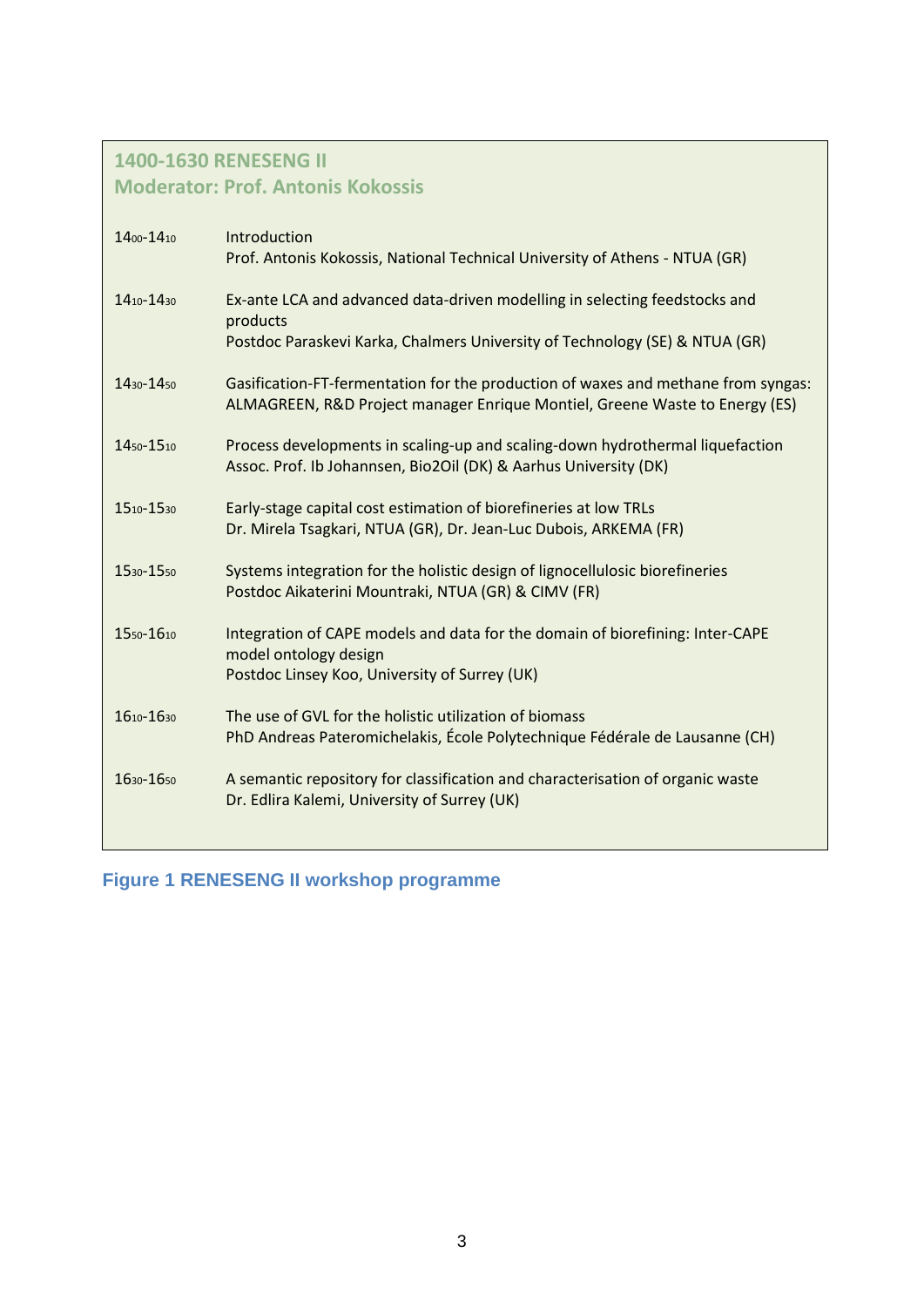| <b>Time</b>    |                                                        | Monday                                                                             | Tuesday<br>15 June                   |                         |                     | Wednesday<br>16 June              | Thursday<br>17 June                                         |
|----------------|--------------------------------------------------------|------------------------------------------------------------------------------------|--------------------------------------|-------------------------|---------------------|-----------------------------------|-------------------------------------------------------------|
|                |                                                        | 14 June                                                                            |                                      |                         |                     |                                   |                                                             |
|                | Session 1                                              | Session 2                                                                          | Session 1                            | Session 2               | Session 3           |                                   |                                                             |
| 8              |                                                        |                                                                                    |                                      |                         |                     |                                   |                                                             |
|                |                                                        |                                                                                    | <b>Plenary Session</b>               |                         |                     | <b>Plenary Session</b>            |                                                             |
|                |                                                        | (Philip Fosbøl)                                                                    |                                      |                         |                     | (Nicolas von Solms)               |                                                             |
| $\overline{9}$ |                                                        |                                                                                    |                                      |                         |                     |                                   | <b>Bio-Process Systems Engineering</b><br>(John M. Woodley) |
| 10             |                                                        |                                                                                    |                                      |                         |                     |                                   | <b>Plenary Talk</b>                                         |
|                |                                                        |                                                                                    | Thermodynamics, Water                | Petroleum properties -  |                     |                                   |                                                             |
|                |                                                        |                                                                                    | and Electrolytes                     | solids and solutions    |                     | <b>Plenary Session</b>            |                                                             |
| 11             |                                                        | (Georgios M. Kontogeorgis)                                                         |                                      | (Thomas G. Petersen)    |                     | (Georgios M. Kontogeorgis)        | <b>Plenary Session</b>                                      |
|                |                                                        |                                                                                    |                                      |                         |                     | (Jens Abildskov)                  |                                                             |
|                |                                                        |                                                                                    |                                      |                         |                     |                                   |                                                             |
| 12             |                                                        |                                                                                    |                                      |                         |                     |                                   |                                                             |
|                |                                                        |                                                                                    |                                      |                         |                     |                                   |                                                             |
|                |                                                        |                                                                                    |                                      |                         |                     |                                   |                                                             |
| 13             |                                                        | <b>Plenary Session</b>                                                             | Thermodynamics, Water                | CCUS and related topics | New horizons        | <b>Process System Engineering</b> |                                                             |
|                | (Nicolas von Solms)                                    |                                                                                    | and Electrolytes                     | (Philip Fosbøl)         | (Arne D. Andreasen) | (Gürkan Sin & Seyed S. Mansouri)  |                                                             |
|                |                                                        |                                                                                    | (Xiaodong Liang)                     |                         |                     |                                   |                                                             |
| 14             |                                                        |                                                                                    |                                      |                         |                     |                                   | <b>RENESENG II</b>                                          |
|                |                                                        |                                                                                    |                                      |                         |                     |                                   | (Antonis Kokossis)                                          |
| 15             |                                                        |                                                                                    |                                      |                         |                     | <b>Break</b>                      |                                                             |
|                |                                                        |                                                                                    |                                      |                         |                     |                                   |                                                             |
|                | Geoscience                                             | Petroleum and Fluid<br>Petroleum and<br>Plenary Session (Georgios M. Kontogeorgis) |                                      |                         |                     |                                   |                                                             |
| 16             | (Ida Fabricius)                                        | Properties<br>(Alexander Shapiro)                                                  |                                      |                         |                     |                                   |                                                             |
|                | <b>Break</b>                                           | <b>Break</b>                                                                       | KT Consortium Advisory Board Meeting |                         |                     |                                   |                                                             |
|                |                                                        |                                                                                    |                                      |                         |                     |                                   |                                                             |
| 17             |                                                        |                                                                                    |                                      |                         |                     | <b>Plenary Talk</b>               |                                                             |
|                |                                                        |                                                                                    |                                      |                         |                     |                                   |                                                             |
|                | <b>CERE Member Companies</b><br>Round Table Discussion |                                                                                    |                                      |                         |                     |                                   |                                                             |
| 18             |                                                        |                                                                                    |                                      |                         |                     |                                   |                                                             |
|                |                                                        |                                                                                    |                                      |                         |                     |                                   |                                                             |
|                |                                                        |                                                                                    |                                      |                         |                     |                                   |                                                             |
| 19             |                                                        |                                                                                    |                                      |                         |                     |                                   |                                                             |

### Appendix 1: Workshop schedule